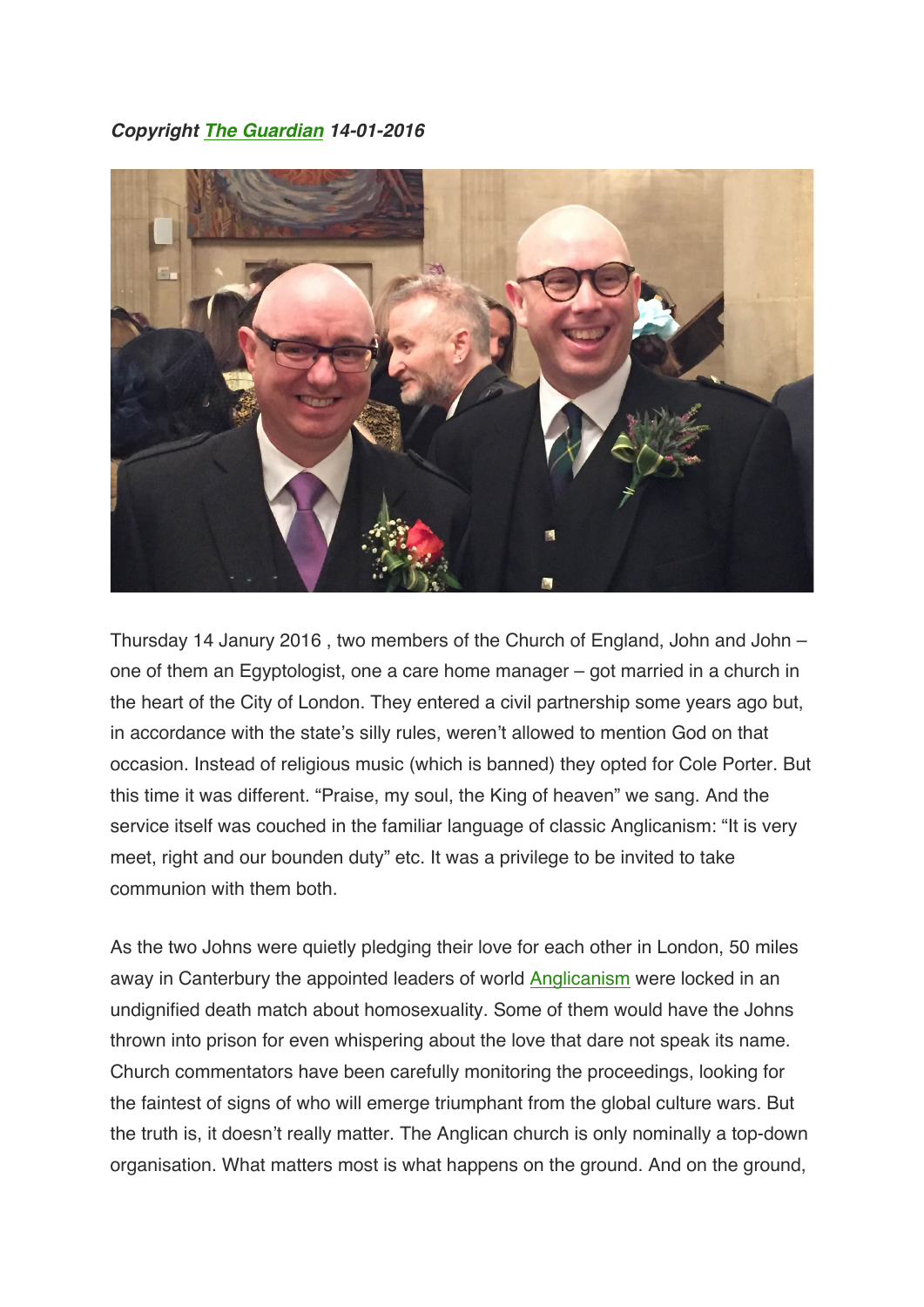in pews across England, Scotland, Wales, Canada, Brazil, Korea, Japan and the US, the movement towards marriage equality is inexorable. Whatever piece of paper Justin Welby emerges with, it won't hold back the tide of history. The best the conservatives can hope for is a few speed bumps.

Interestingly, the London ceremony wasn't a blessing or a carefully cobbled together service after a civil ceremony. It was a proper marriage, something the current C of E hierarchy has banned priests like me from undertaking. But the Rev Joost Röselaers, minister of the Dutch church in Austin Friars, is able to conduct the ceremony because of a little-known historical loophole. In 1550, Edward VI granted a charter to Protestant refugees living in London, giving them the same privileges as the C of E. He permitted the Dutch "freely and quietly to practise, enjoy, use and exercise their own rites and ceremonies, and their own ecclesiastical discipline, notwithstanding that they do not conform with the rites and ceremonies used in our Kingdom, without impeachment, disturbance or vexation".



*The Rev Joost Röselaers presides over the marriage of John and John*

When Edward granted this charter he obviously didn't have gay marriage in mind. It was his father, Henry VIII, who had first introduced the civil crime of buggery in 1533 – though no one took much notice. The only notable court case during the Tudor period was of the Rev Nicholas Udall, the headmaster of Eton. And even this didn't much harm his career, as he went on to be headmaster of Westminster. The purpose of Edward's charter was to further the cause of the Protestant reformation of